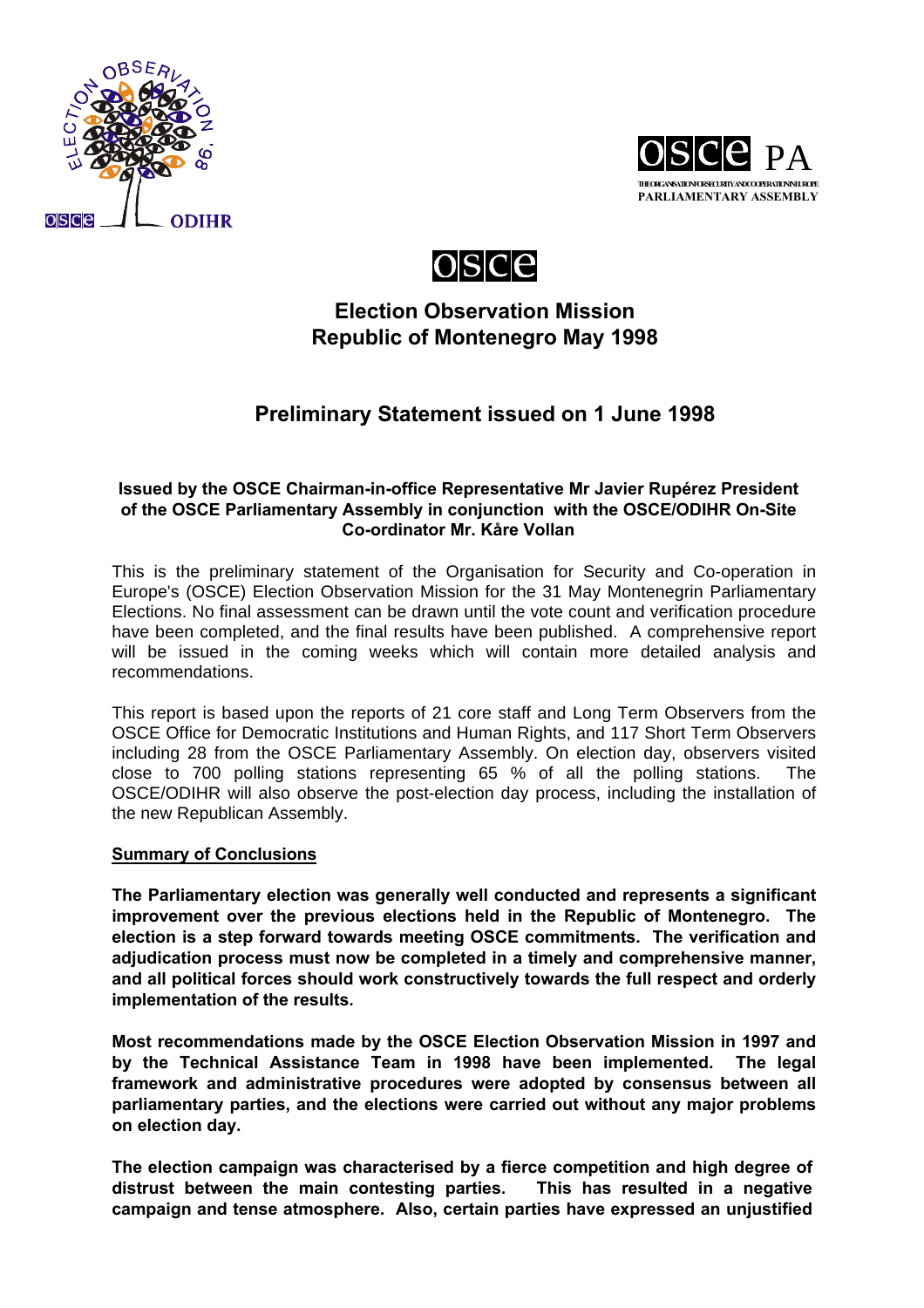**lack of trust in the integrity of the electoral process. It is essential that all parties work now at establishing a climate of dialogue and confidence in Montenegro.**

**The state media respected generally the legal provisions for election coverage in the special election campaign programmes. The news and the rest of the programmes showed a clear dominance of the ruling parties, going beyond the duty of reporting on the activities government and president.**

**On the other hand, the Serbian state media gave strong support to the opposition parties. These media did not respect the Montenegrin regulations for campaign coverage.**

**Shortly before the elections the parties showed positive will to find solutions to the remaining problems, such as the way of handling the 32,000 persons entered in the voters register without a personal ID number and the system for controlling the ballot papers.**

**Election day was characterised by a high turnout, as well as calm and correct implementation of the voting and counting procedures. The election officials should be commended for administering a complex process.**

#### The Legal Framework

**The Election Observation Mission is pleased to note that most of the recommendations issued by the OSCE/ODIHR Technical Assistance Team in February 1998 have been incorporated in the electoral legislation. The laws provide a good framework for a correct election.**

Two issues were, however, still controversial. Firstly, the control of ballot papers from the printing to the count of the votes has been a major issue. The original arrangement defined by the Republican Election Commission (REC) would have implied a verification stamp after the printing at central level only. Upon a change in the Election Law on 19 May, the procedure was changed into an extremely strict system of stamps and annotations at central, municipal and polling station level. The stamping of all ballots by the polling boards on the morning of the elections with a stamp unique to the polling station and with all party representatives present, provided an adequate measure for the control of ballot papers.

The other major issue was the quality of the voters register. Even after an extraordinary effort made by the Municipalities and the Secretariat for Development in establishing a central, computerised register, some 32,000 entries still remained in the register without a unique personal ID number. The contesting parties were of the opinion that these persons should not be allowed to vote, because of the possibilities for misuse of wrong entries. The OSCE Election Observation Mission supports the decision made by the REC in agreement with all the parties that the 32,000 persons entered in the voters register without a unique ID number should not be allowed to vote on election day, since their identity cannot be established in a uniform and secure manner.

All candidate lists were given a chance to have members in all election commissions and polling boards. This represents an essential element of control of the election process. The election law stipulates that half of the seats won by a party will be allotted to the first names on the candidate list and the rest will be given to candidates after an internal decision of the submitter of the list. It is also stated that a representative's mandate expires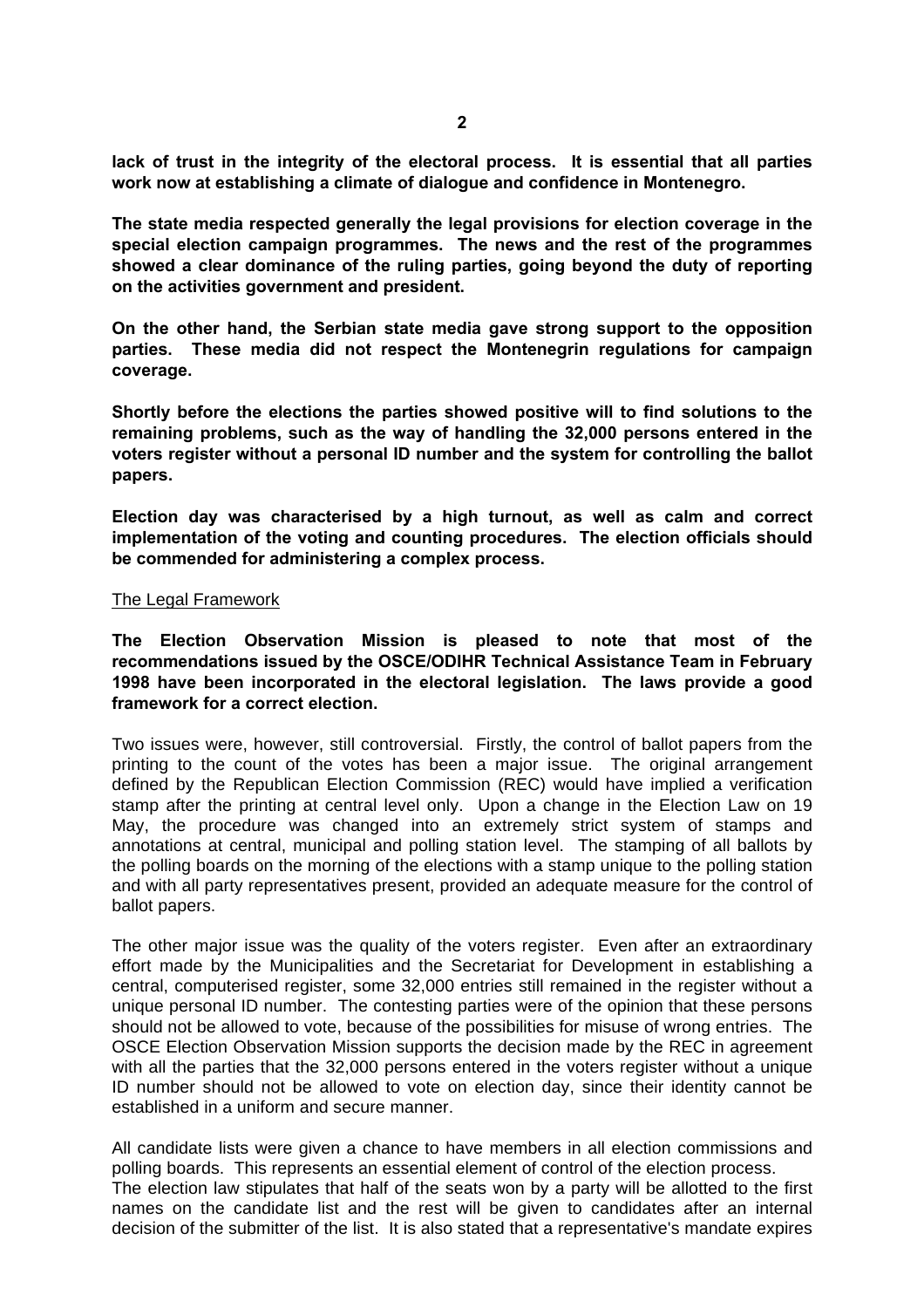if he or she ceases to be member of the party submitting the list. These provisions limit the transparency of the allocation of mandates and the voters' ability to decide on the allocation of seats, and are contrary to commonly accepted standards.

The Parliament decided to implement a proportional system in one single constituency, but with a provision for this election only to give the Albanian minority a special arrangement to elect five representatives in special polling stations. This arrangement can have some unintended side effects which could work contrary to securing representation for minorities. In future elections a system of regional representation combined with proportional party representation should be considered.

#### The Campaign

The high tension between the parties contesting the elections fortunately did not translate into widespread violent actions, and only a few incidents, of a minor nature, were reported.

Over six hundred official rallies took place around the country at which a small number of minor incidents were reported, such as the use of tear gas at two rallies in Nikši .

An increase in police presence and activities has been noted throughout the country in the past two weeks. Complaints have been raised about alleged unlawful activities by state authorities, such as house searches without warrants. These cases should be duly investigated by the authorities, and if necessary corrective measures should be taken.

Whilst state money allocated to parties for campaign purposes should logically have been paid as soon as parties lists were accepted, it was not transferred until very late, one week prior to the elections.

#### Media

The media played a crucial role during the election campaign. It is encouraging to see the increasing participation of media in the election in Montenegro. The media spectrum consists of electronic and print media issued both locally and from Serbia which support different political forces.

State media has an obligation to neutrality. In Montenegro, state media seem to have met its obligations under the media law to provide all political parties with equal access in the special election programme, "Izbori'98". The obligations of the law, however, placed strict demands on state media that were technically impossible to fulfill and the coverage fell short of providing voters with analytical information.

In state television, programmes outside Izbori'98, such as the news, have been clearly in favour of the ruling party, and state affairs are reported on in a neutral or positive way without any critical comments. Statistics from the Osservatorio di Pavia show that time outside the special election program was dominated by coverage of the ruling party to a degree that exceeds the need for information about government activities. This is exemplified by the amount of time during news programs given to the government (47.5%) and the ruling party coalition (10%), of which the majority was positive coverage. Significant access to state television was limited to the ruling party coalition (22%, of which 91% was positive) and the leading opposition party (9%, of which 47% was negative). The remaining 15 parties and coalitions received less than 7% of time on state television, and the Liberal Alliance received only 0.3% of that broadcast time.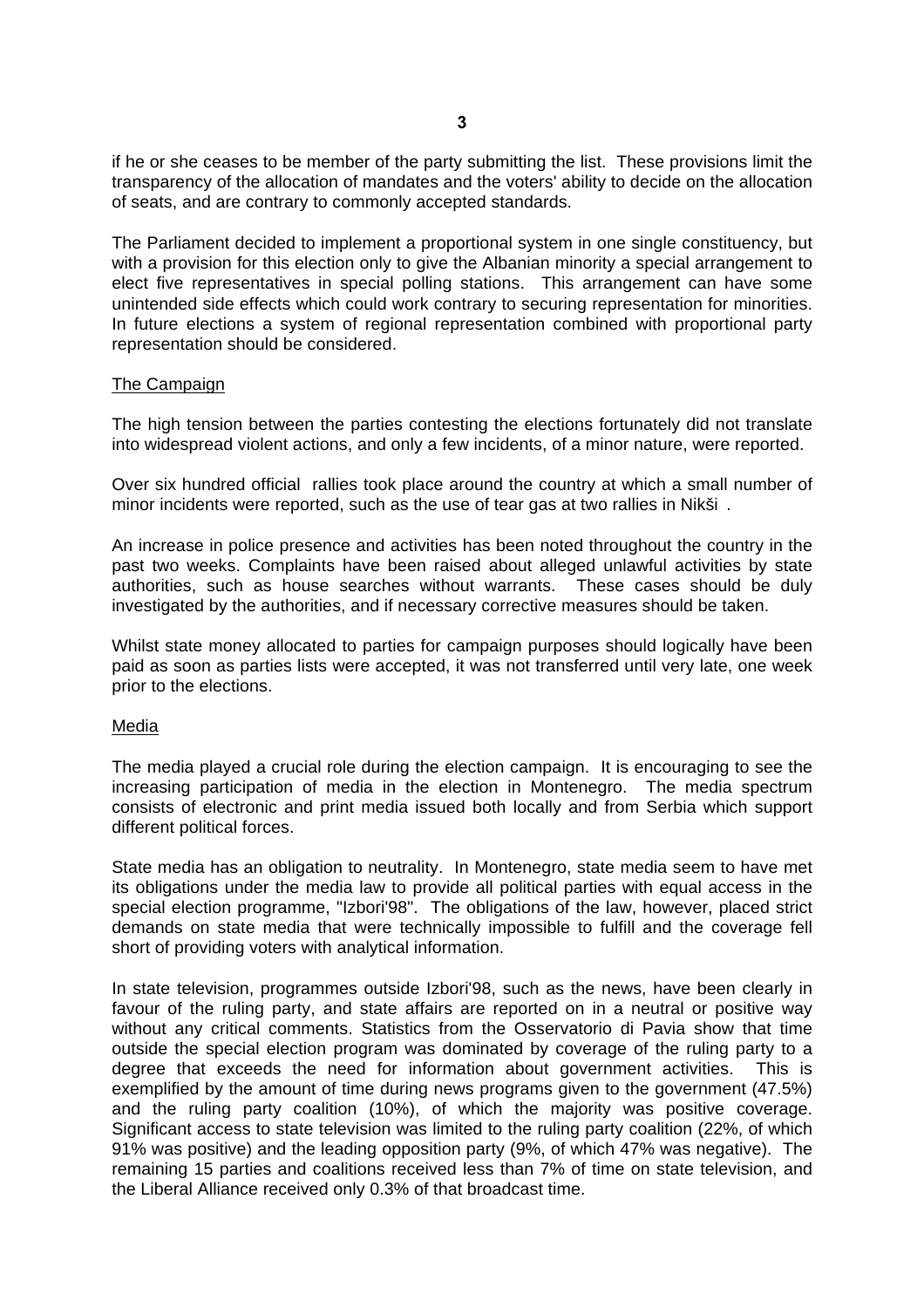It should also be noted that state TV violated the media law by publishing opinion polls the last week before the elections.

The state newspaper *Pobjeda* met its responsibilities mandated by the media law, although a disproportional amount of space outside the election section was dedicated to the activities of the ruling party (94 %).

There are no federal laws or arrangements on the co-ordination of media behaviour during the election campaign, and Serbian media did not respect the Montenegrin laws regarding campaign silence or the ban on publicising opinion polls the last week before the elections.

State-controlled Serbian media, including popular newspapers and RTS received by satellite throughout the country, were extremely biased in their coverage of the Montenegrin elections. *Politika* devoted 45% of its election articles to negative coverage of the ruling party and the government of Montenegro. A second newspaper, *Politika Express*, gave 80% of election-related space to the Montenegrin government, but this coverage was entirely negative.

Serbian satellite broadcast of state television dedicated the majority of election time during the news to the promotion of the SNP (80 %) and was overly biased against DPS.

#### Election Day

The voting was generally conducted in a calm and correct manner. The high turnout showed that the citizens of Montenegro wanted to exercise their civil rights and take responsibility over their future.

Some problems were reported including a slow process in some polling stations, overcrowded polling stations and queues. Some of these problems could possibly have been overcome by using the parties' authorised members of the polling boards more actively in the administration of the work.

The observers' reports include the following:

- Two of the polling stations observed had not applied the polling station stamp on the reverse side of the ballot paper. In one of the cases the voting was suspended and the polling station closed.
- A number of voters were turned back because of minor inaccuracies on the ID number. A recommendation issued by the REC at mid day contributed to a solution of the problem, even though it may have caused some differences in the treatment of voters.
- Family voting is still a widespread practice.